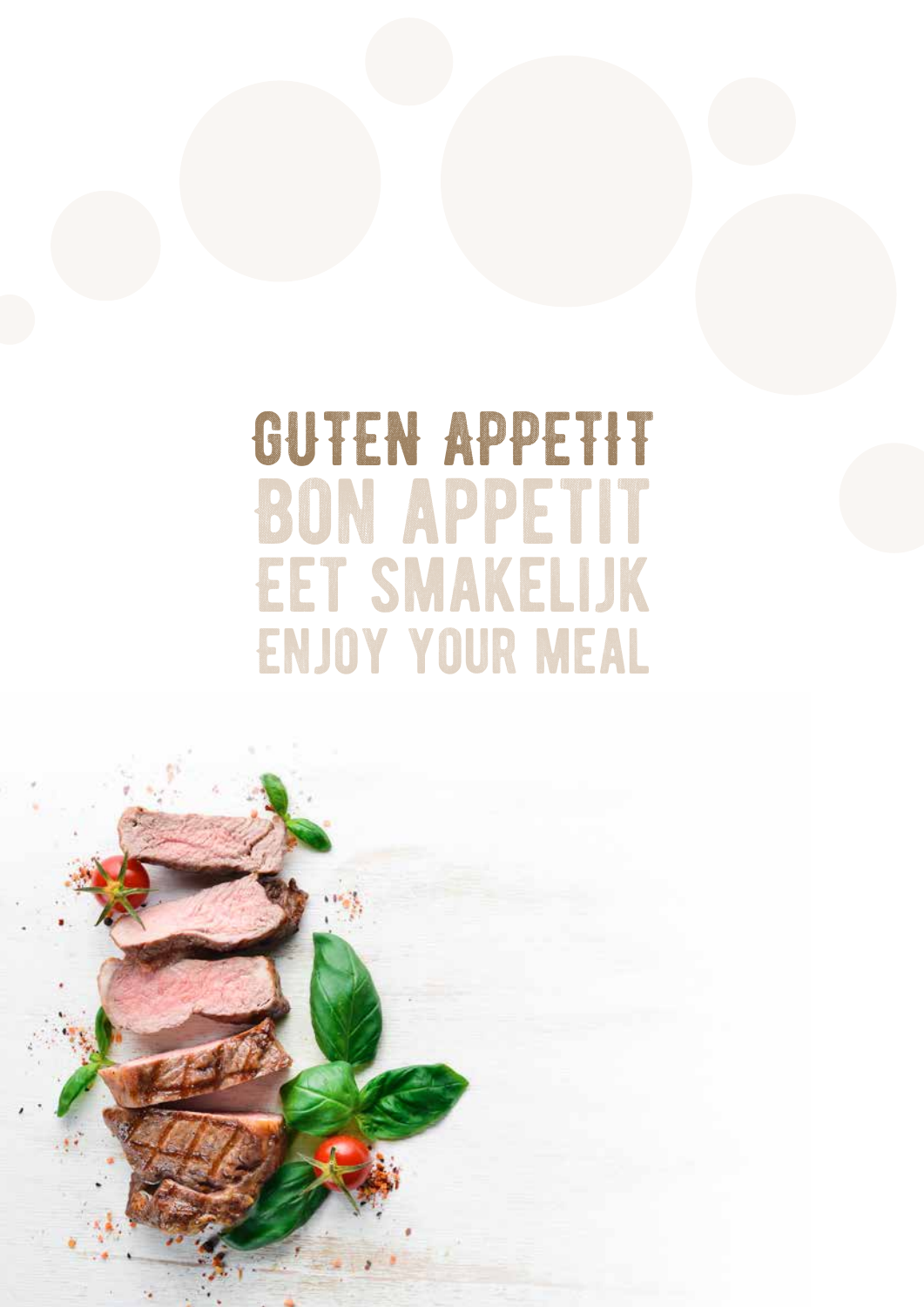## SUPPE POTAGE | SOEP | SOUP

#### **• Tagessuppe** 3,50**€***6€***<b>***E*

Potage du jour / Dagsoep / Soup of the day

## KALTE VORSPEISE ENTREE FROIDE | KOUD VOORGERECHT | COLD STARTER

- $\cdot$  Rindercarpaccio Carpaccio de bœuf / Rundscarpaccio / Beef carpaccio
- **Tartar von geräucherter Forelle** 9,50**€** Tartare de truite fumée / Tartaar van gerookte forel / Tartar of smoked trout
- **Ardenner Schinken mit Melone** Jambon ardennaise au melon / Ardeense ham met meloen / Ardennes ham with melon

## WARME VORSPEISE ENTREE CHAUDE | WARM VOORGERECHT | HOT STARTER

- **Champignontoast** 8,50**€** Toast champignon / Toast met champignons / Mushrooms toast
- **Hausgemachte Käsekroketten** 8,50**€**

Croquettes de fromage maison / Huisgemaakte kaaskroketten / Home made cheese croquettes

- **Scampis in Knoblauch-Pastissoße, 6 St.** 12,50**€** Scampis à l'ail / Scampi's in knoflooksaus / Prawns with garlic sauce
- **Gegrilltes Lachsfilet in Sahne-Kräutersoße** 12,50**€** Filet de saumon grillé à la crème aux fines herbes / Gegrilde zalmfilet in kruidenroomsaus Grilled salmon filet in herbal cream sauce

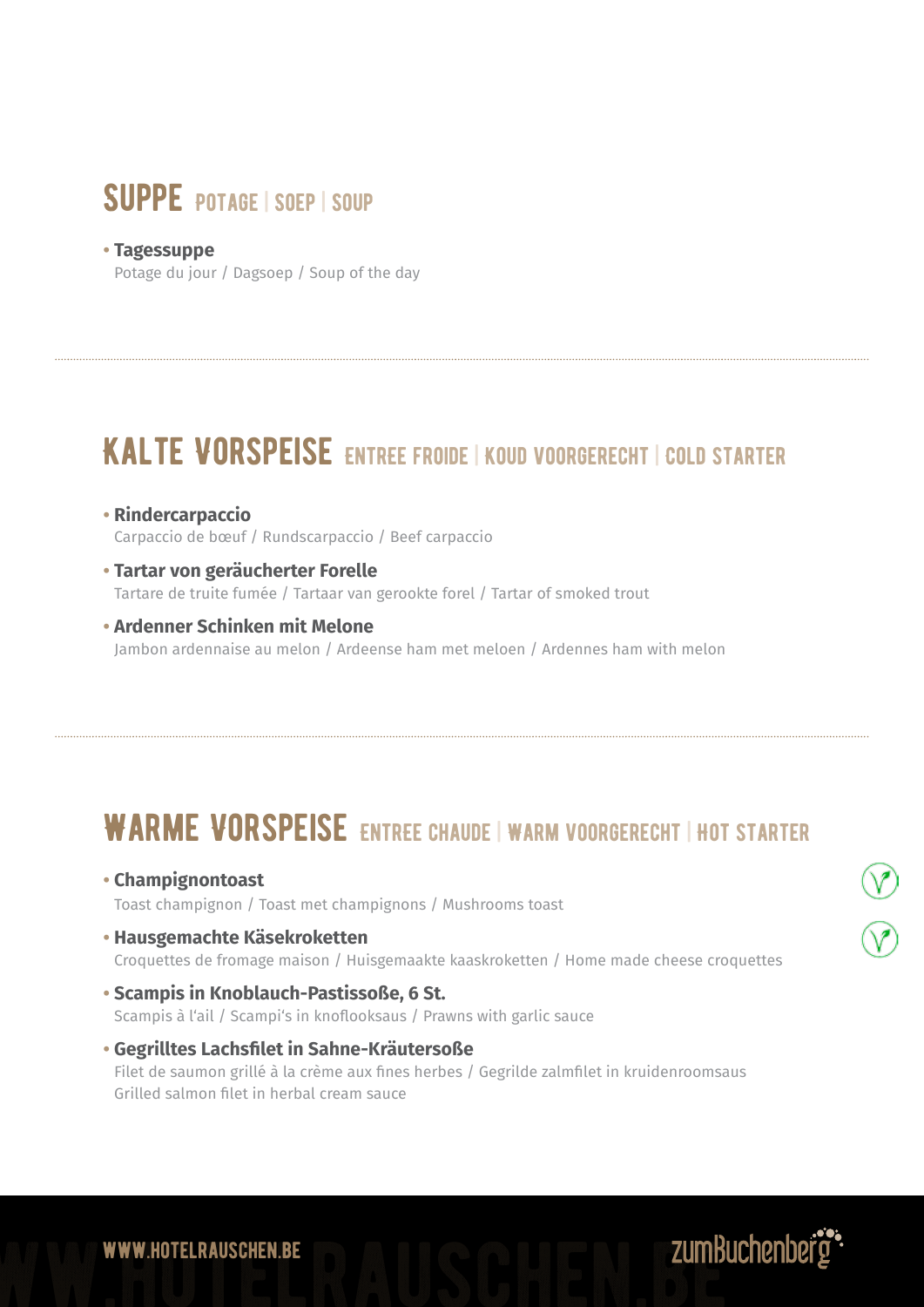## SALAT SALADE | SALADE | SALAD

- **Gemischter Salatteller** Salade mixte / Gemengde salade / Mixed salad
- **Thunfisch auf Salatbett** Salade au thon / Salade met tonijn / Tuna salad
- **Salat mit warmem Speck** Salade aux lardons / Salade met warme spekjes / Bacon salad
- **Salatteller mit Currygeflügelstreifen** 15,50**€** Salade au dés de poulet curry / Salade met curry kipreepjes / Salad with curry chicken slices
- **Scampis mit Knoblauch auf Salat, 8 St.** Scampis à l'ail avec salade / Scampi's met knoflook en salade / Garlic prawns with salad

## GEFLUGEL VOLAILLE | GEVOGELTE | POULTRY

- **Hähnchenbrustfilet mit Currysoße** Filet de poulet sauce curry / Kipfilet met currysaus / Chicken breast fillet with curry sauce
- **Hähnchenbrustfilet mit Estragonsoße** Filet de poulet sauce à l'estragon / Kipfilet met dragonsaus / Chicken breast fillet with tarragon sauce
- **Hähnchenbrustfilet mit Mango-Chuntney** Filet de poulet au chutney à la mangue / Kipfilet met mango chutney / Chicken breast fillet with mango chutney

## SCHWEINEFLEISCH PORC | VARKENSVLEES | PORK

- **Schnitzel "Wiener Art"** Escalope viennoise / Weense schnitzel / Vienna schnitzel
- **Zigeunerschnitzel** 14,00**€** Escalope sauce provençale / Schnitzel met Provençaalse saus / Escalope Schnitzel with Provençal sauce
- **Schnitzel mit Rahmsoße** Escalope à la crème / Schnitzel met roomsaus / Schnitzel with cream sauce
- **Schnitzel mit Pilzrahmsoße** Escalope à la champignoncrème / Schnitzel met champignonroomsaus / Schnitzel with mushroom-cream sauce

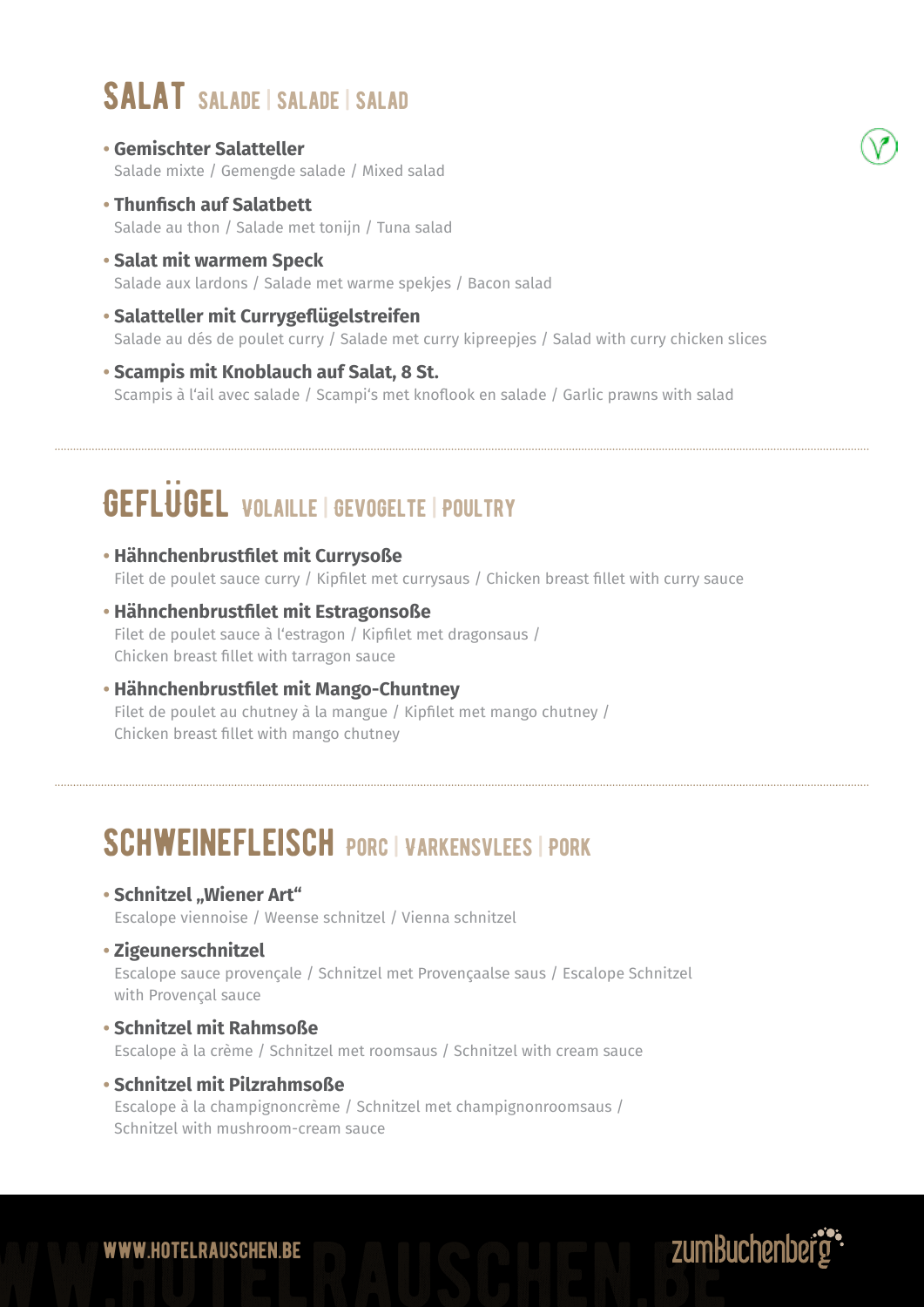### Rind Boeuf | Rundsvlees | Beef

- **Steak Natur** 22,50**€***C* Steak nature / Steak natuur / Steak Natur
- **Steak mit Rahmsoße** Steak à la crème / Steak met roomsaus / Steak with cream sauce
- **Steak mit Pilzrahmsoße** 27,50**€** Steak à la champignoncrème / Steak met champignonroomsaus / Steak with mushroom-cream sauce
- **Steak mit Pfefferrahmsoße** Steak au poivre / Steak met peperroomsaus / Steak pepper-cream sauce

## FISCH POISSON | VIS | FISH

- **Forellenfilet Müllerin** Filet de truite meunière / Forellenfilet met botersaus / Trout filet with butter sauce
- **Forellenfilet in Sahne-Kräutersoße** Filet de truite à la crème / Forellenfilet met roomsaus / Trout filet with cream sauce
- **Lachs gegrillt in Sahne-Kräutersoße** Saumon grillé / Gegrilde zalm / Grilled salmon
- **Spaghetti mit Scampis und Knoblauch** Spaghetti aux scampis à l'ail / Spaghetti met scampis en knoflook / Spaghetti with prawns

## **TAGESMENU MENU DU JOUR | DAGMENU | MENU OF THE DAY**

**• Fragen Sie nach unserem Tagesmenü: Suppe - Hauptgericht - Dessert** 15,00**€**

Demandez notre menu du jour : Potage - Plat principale - Dessert Vraag naar ons dagmenu: Soep - Hoofdgerecht - Dessert Please ask for our menu of the day: Soup - Main course - Dessert

#### **Bei jedem Fleisch- oder Fischgericht servieren wir Fritten und Salat. Auf Wunsch können wir Ihnen auch gerne Kroketten oder Kartoffeln servieren.**

Tous les plats viandes et poissons sont accompagnés de pommes frittes et salade. Si vous le désirez, nous servons également des croquettes ou des pommes de terre.

Alle vlees- en visgerechten worden met frieten en sla geserveerd. Op verzoek serveren we ook kroketten of aardappelen. All meat or fish dishes are served with French fries and salad. On request we also serve croquettes or potatoes.



# www.hotelrauschen.be www.hotelrauschen.be www.hotelrauschen.be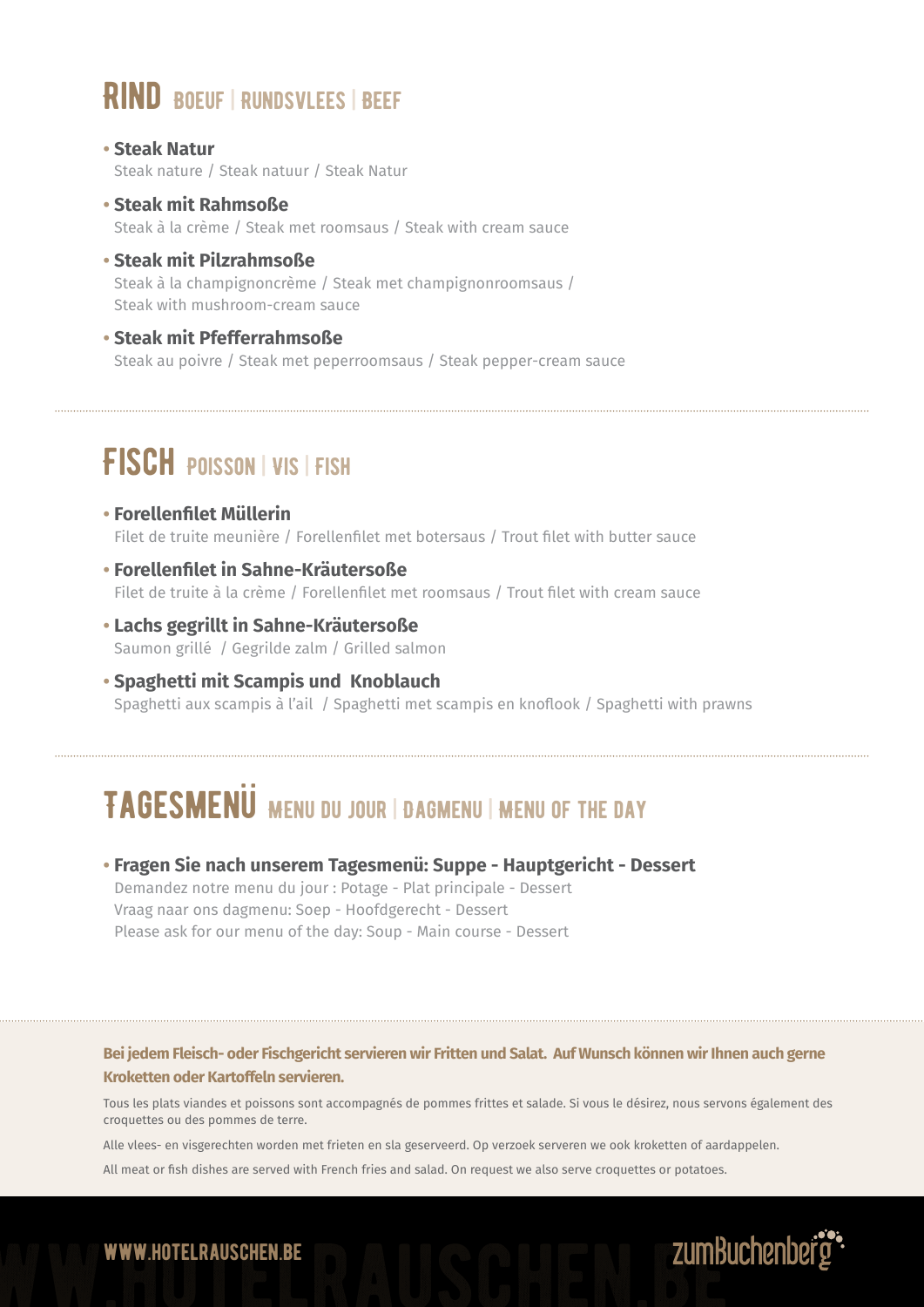## KINDERMENÜ MENU ENFANT | KINDERMENU | CHILDREN'S MENU

#### **• 2 Frikadellen** 6,50**€**

2 Fricandelles / 2 Frikandellen / 2 Frikandel

- **• Hausgemachte Chicken Nugets** 8,00**€** Chicken Nuggets fait maison / Huisgemaakte Chicken Nuggets / Home-made Chicken Nuggets
- **•** 1 Currywurst ohne Soße Saucisse curry sans sauce / Cervelaworst zonder saus / Curry sausage without sauce
- **• 1 Hausgemachte Käsekrokette** 5,40**€** Croquette au fromage fait maison / Huisgemaakte kaaskroket / Home made cheese croquette
- **•** Spaghetti Bolognese
- **• Steak Natur (klein)** 14,90**€** Steak nature (petit) / Steak natuur (klein) / Steak nature (small)
- **• Schnitzel (klein)** 8,50**€** Escalope (petite) / Schnitzel (klein) - varkenslapje / Schnitzel (small)

## KLEINIGKEITEN SNACKS

#### **• Ardenner Schinkenteller**

Assiette de jambon ardennaise / Ardeense hamschotel / Ardenne ham dish

#### **• Strammer Max**

Tartines au jambon et œuf au plat / Boterham met ham en gebakken ei Slices of bread with ham and sunny side up egg

#### **• Schnittchen** 14,50**€**

Assiette froide avec Provençaalse saus / Belegde boterhammen met garnituur / Ham sandwich with potato salad

#### **• Spaghetti Bolognese**

#### **• Currywurst mit Zigeunersoße, 2 St.**

Saucisses curry avec sauce provençale / Cervela's met Provençaalse saus / Curry sausages with Provencal sauce

#### *Informationen zu den Allergenen erhalten Sie gerne auf Anfrage bei unserem Personal.*

*Des informations sur les allergènes sont disponibles sur demande auprès de notre personnel. Informatie over allergenen is op aanvraag verkrijgbaar bij onze medewerkers. Information on allergens is available from our staff on request.*



# www.hotelrauschen.be www.hotelrauschen.be www.hotelrauschen.be